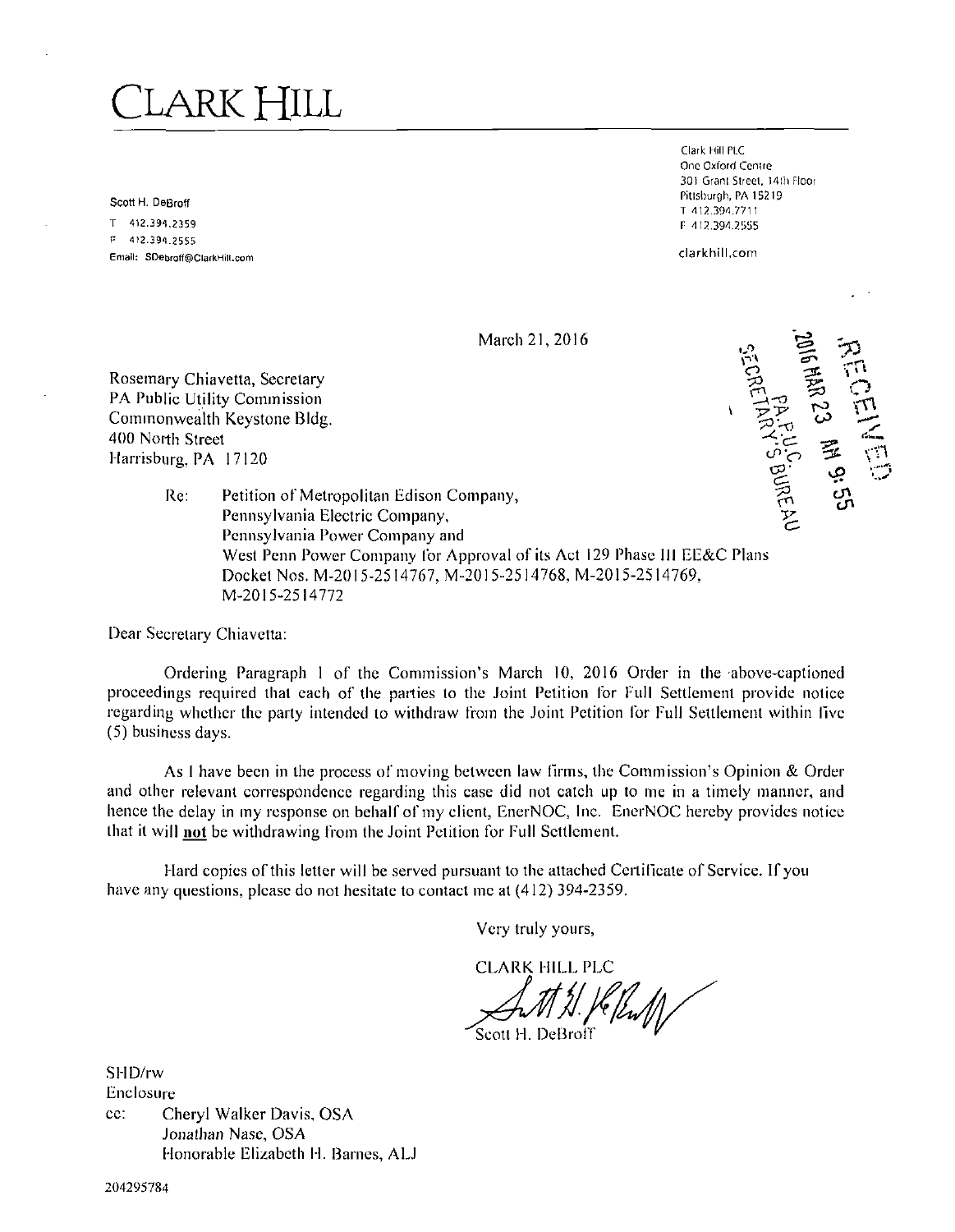## **CERTIFICATE OF SERVICE**

| Joint Petition for Consolidation of Proceedings | <b>Contract</b> | Docket Nos. M-2015-2514767 |
|-------------------------------------------------|-----------------|----------------------------|
| And Approval of Energy Efficiency and           |                 | M-2015-2514768             |
| Conservations Plans Phase III of Metropolitan   |                 | M-2015-2514769             |
| Edison Company, Pennsylvania Electric           |                 | M-2015-2514772             |
| Company, Pennsylvania Power Company Plan        |                 |                            |
| And West Penn Power Company                     |                 |                            |

I hereby certify that I have this day served a true copy of the foregoing document,

EnerNOC's Letter, upon parties of record in this proceeding in accordance with the requirements

of 52 Pa. Code § 1.54 (relating to service by a participant), in the manner and upon the persons

listed below:

Dated this 21st day of March 2016.

### SERVICE BY E-MAIL

Johnnie Simms, Esq. Bureau of Investigation & Enforcement Pa. Public Utility Commission Commonweallh Keystone Building 400 North Street, P.O. Box 3265 Harrisburg, PA 17105-3265

#### SERVICE BY E-MAIL AND FIRST CLASS MAIL

John L. Munsch, Esq. FirstEnergy Service Company 800 Cabin Hill Drive Greensburg, PA 15601

Kathy J. Kolich, Esq. Kolich & Associates. LLC 1521 Highlowcr Drive Uniontown, OH 44685

Elizabeth Rose Triscari, Esq, Office of Small Business Advocate Commerce Building. Suite 202 300 North Second Street Harrisburg, PA 17101

Thomas J. Sniscak, Esq. William E. Lehman, Esq. Flawkc McKeon & Sniscak LLP 100 North Tenth Street Harrisburg, PA 17101

**o m —t-o** 

> $\widetilde{\epsilon}$ m

**916 MAR 23 MM 9:** 

 $\overline{\mathbf{3}}$  $\sum_{i=1}^{n}$ ೧<br>ಗ rn **.<\*'\*** 

Darryl A. Lawrence Senior Assistant Consumer Advocate Christy M. Appleby Assistant Consumer Advocate 555 Walnut Street 5th Floor, Forum Place Harrisburg, PA 17101-1923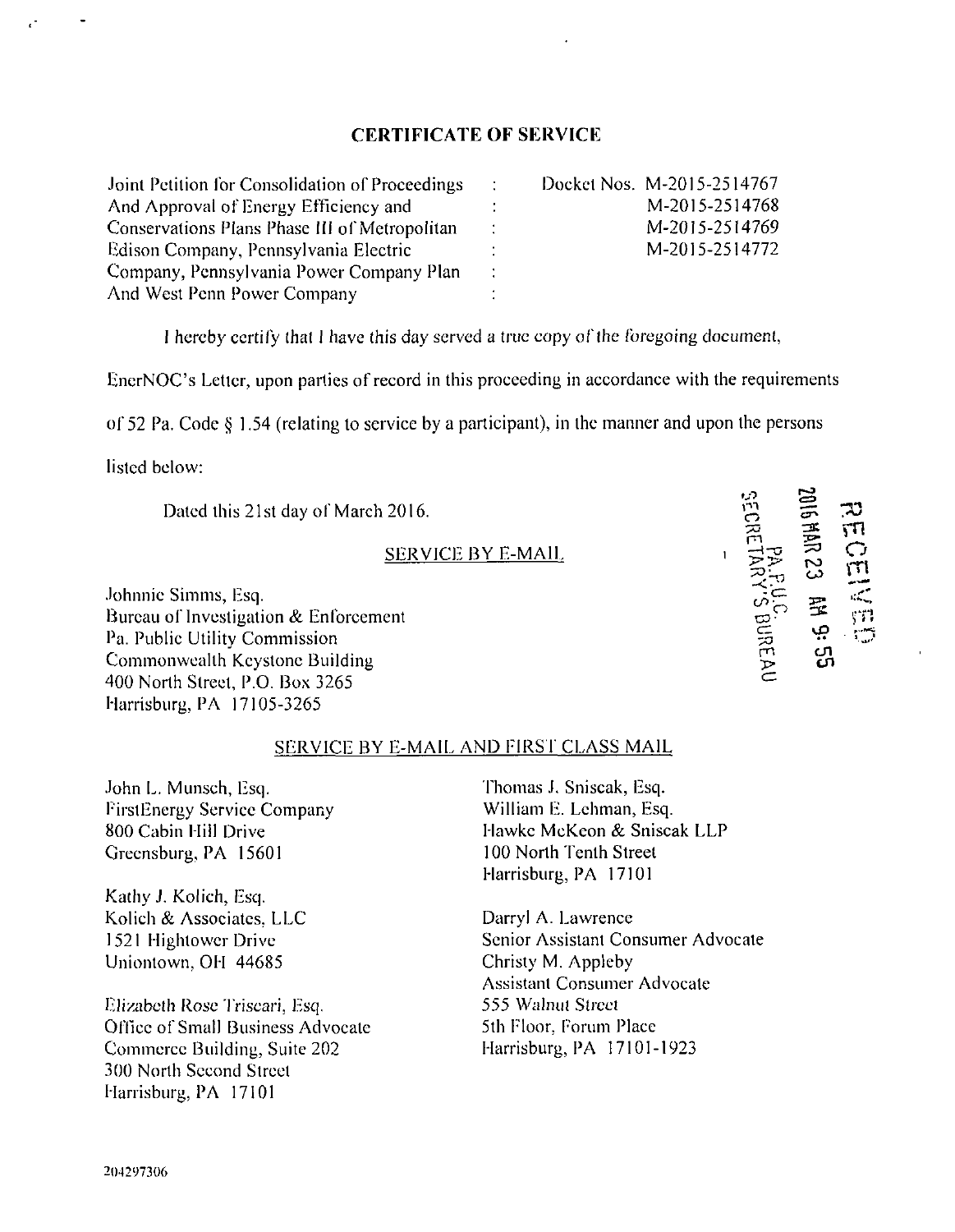Patrick M. Cicero, Esq. Joline Price, Esq. Elizabeth R. Marx, Esq. Pennsylvania Utility Law Project 118 Locust Street Harrisburg, PA 17101

Susan Bruce, Esq. Charis Mincavage, Esq. Vasiliki Karandrikas, Esq. Teresa K. Schmittberger, Esq. Alessandra L. Hylandcr, Esq. McNees Wallace & Nurick LLC 100 Pine Street P.O. Box 1166 Harrisburg, PA 17108-1166

Barry A. Naum, Esq. Derrick Williamson, Esq. Spilman Thomas & Battle 1100 Bent Creek Blvd. Suite 101 Mechanicsburg, PA 17050

Daniel Clearfield, Esq. Deanne M. O'Dell, Esq. Sarah C. Sloncr, Esq. Eckcrt Seamans Chcrin & Melloll, LLC 213 Market St., 8<sup>th</sup> Floor P.O. Box 1248 Harrisburg, PA 17101

Scott H. DeBroff PA Altorncy LD. No. 61170 E-Mail: sdcbroff@clarkhill.com

301 Grant Street,  $14^{\text{th}}$  Floor Clark Hill PLC One Oxford Centre Pittsburgh, PA 15219 Phone: (412) 394-2359 Fax: (412) 394-2555

m o ER<br>Dip m >  $\simeq$  $\equiv$  $\blacksquare$  $\mathbb{S}^2$  $\mathbb{Z}$ UD  $\mathbf{r}$  $\mathbf{c}$ "T- J o rn rn